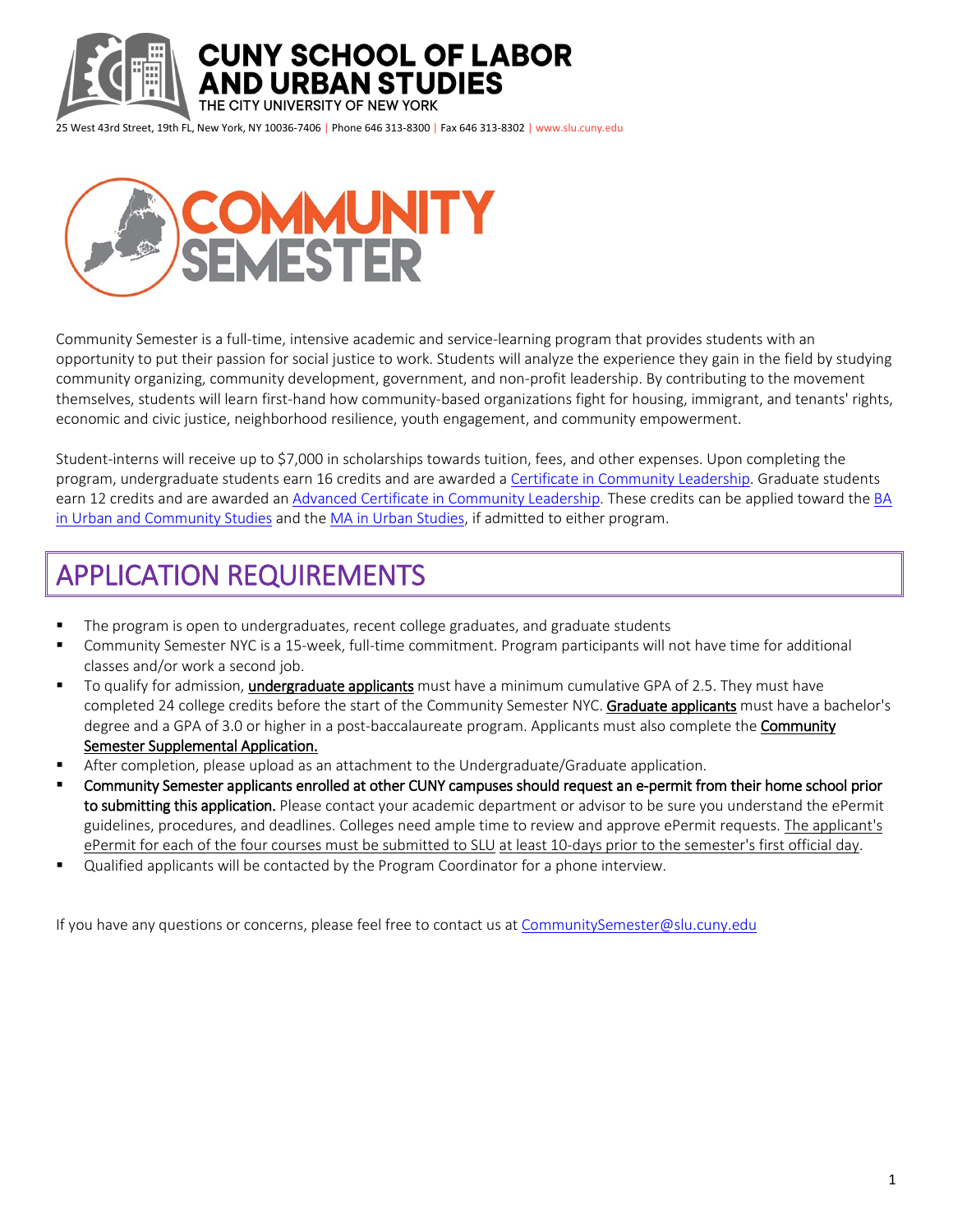

# COMMUNITY SEMESTER NYC SUPPLEMENTAL APPLICATION

# GETTING STARTED



## Windows Users

Follow the link to install the most current version of Adobe Acrobat Reader DC: <http://get.adobe.com/reader/>



### Mac Users

Follow the link to install the most current version of Adobe Acrobat Reader DC: <https://get.adobe.com/reader/otherversions/>

### Application Instructions

- 1. Save the blank form to your computer
- 2. Open the application and fill in all of the required sections
- 3. Once complete, Save

4. Upload the document to your CUNYfirst application in the 'Additional Information - Community Semester' section

## Application Guide

- I. General Information
- II. Skills Assessment
- III. Community Semester Questionnaire
- IV. Personal Statement, Resume, and Recommendations

If you have any questions or concerns about this supplemental application, please feel free to contact [CommunitySemester@slu.cuny.edu](mailto:CommunitySemester@slu.cuny.edu) or phone, (646) 313-8334.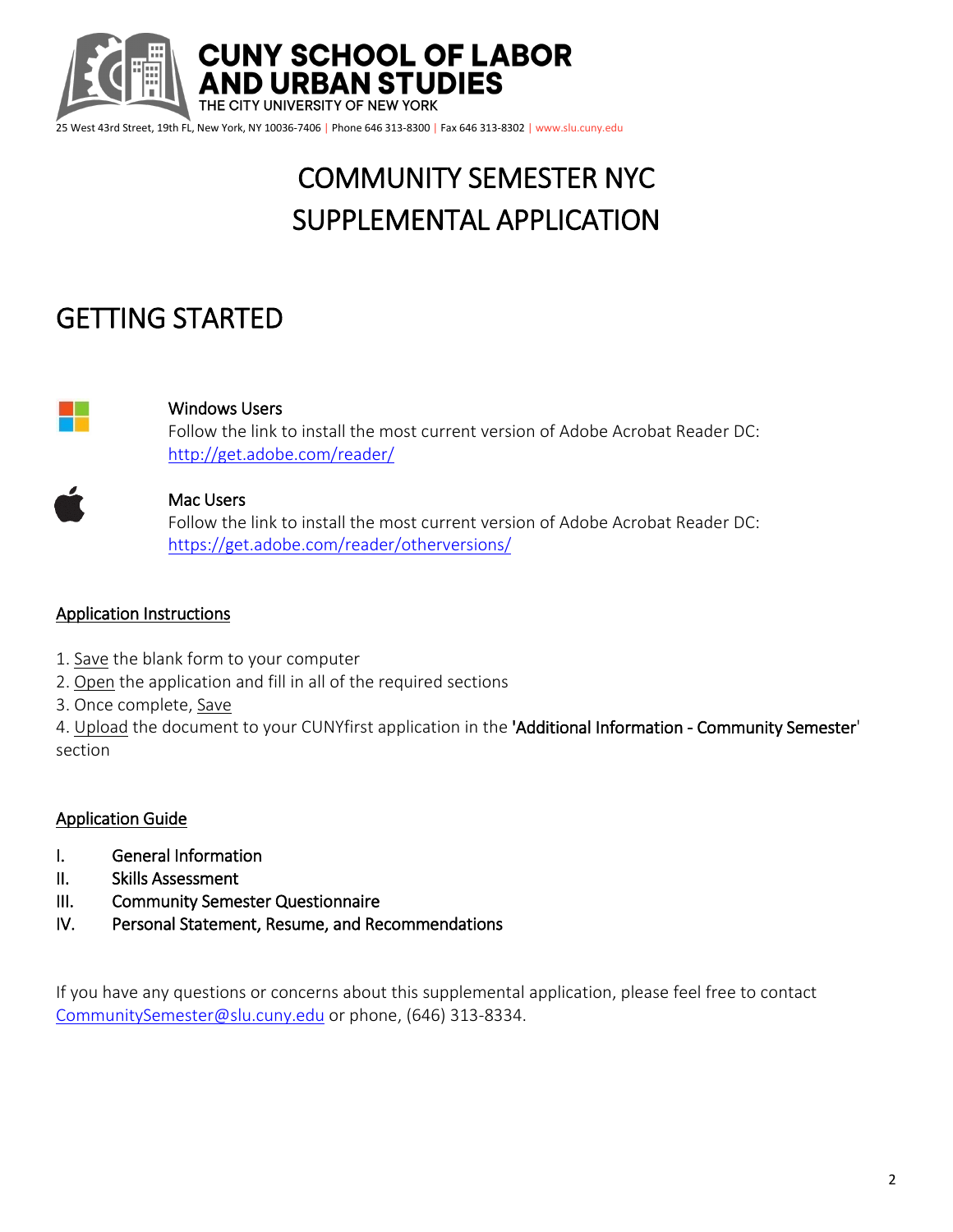

# COMMUNITY SEMESTER NYC SUPPLEMENTAL APPLICATION

## PART 1: GENERAL INFORMATION

|    |                                                                                         | _EMPLID__________________________________ |
|----|-----------------------------------------------------------------------------------------|-------------------------------------------|
|    |                                                                                         |                                           |
|    |                                                                                         |                                           |
|    | 1. Are you applying at the undergraduate or graduate level? If 'other' please describe. |                                           |
|    | <b>JUndergraduate</b>                                                                   |                                           |
|    | $\Box$ Graduate                                                                         |                                           |
|    |                                                                                         |                                           |
| 2. | Which term are you applying to:                                                         |                                           |
|    | Spring 20                                                                               |                                           |
|    | $\Box$ Fall<br>20                                                                       |                                           |
| 3. | How did you learn about the Community Semester Program?                                 |                                           |
|    |                                                                                         |                                           |
|    |                                                                                         |                                           |
|    |                                                                                         |                                           |

4. List the name and affiliation of the individual(s) from whom you have requested letters of recommendation:

|             | Full Name | Affiliation |
|-------------|-----------|-------------|
| Reference 1 |           |             |
| Reference 2 |           |             |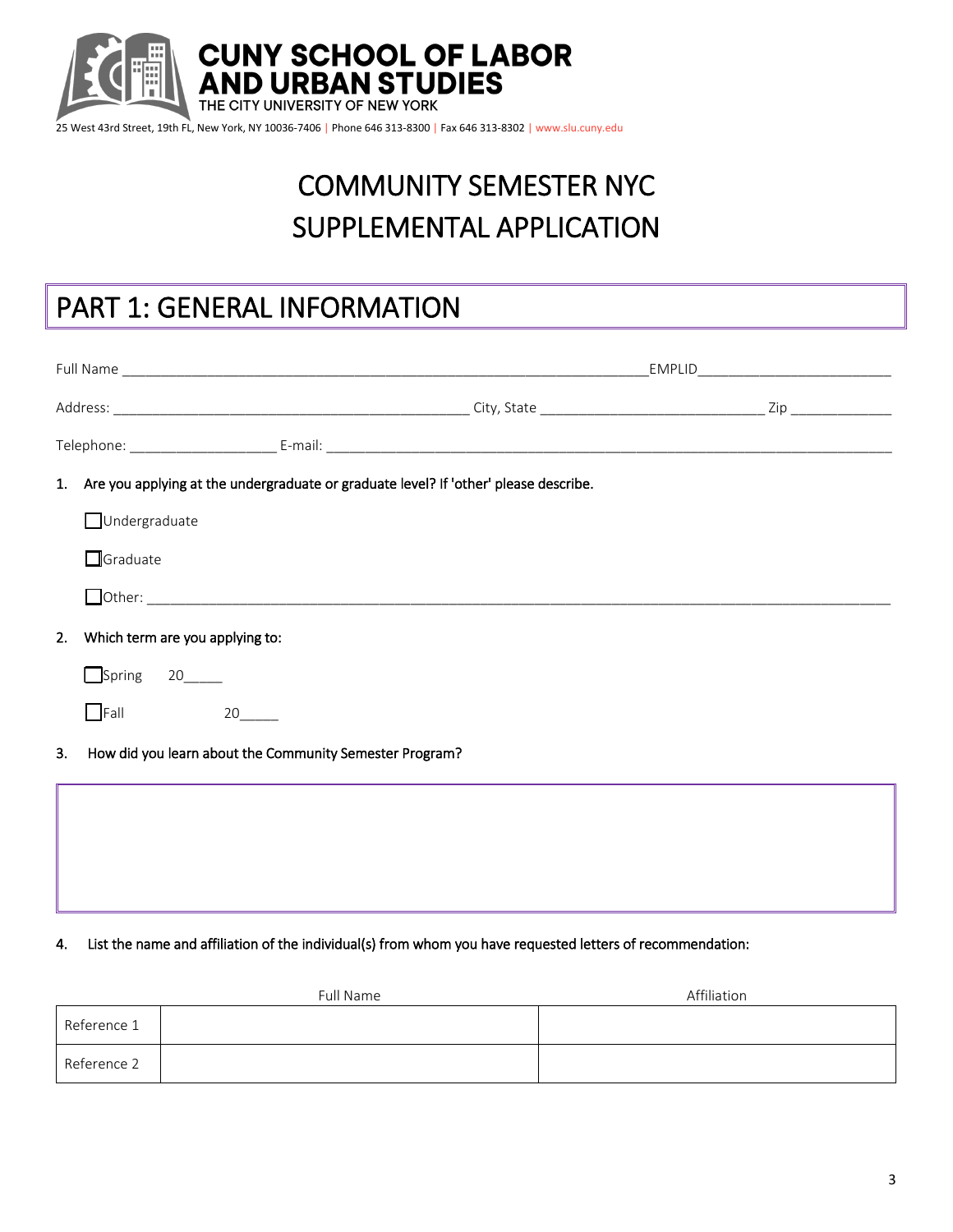

# COMMUNITY SEMESTER NYC SUPPLEMENTAL APPLICATION

## PART 2: SKILLS ASSESSMENT

Community Semester places students in a wide variety of work situations. To help our staff make the best placement for you and your host organization, please complete this survey. Our team will use your answers to these questions along with the other application materials to help determine your placement, and for that purpose only.

#### For questions 1-5, please assess your level of knowledge in each skill using the following scale.

| 1-No Knowledge<br>2-Some Knowledge  | <b>EXAMPLE</b><br><b>Operating systems</b> |  |  |
|-------------------------------------|--------------------------------------------|--|--|
| 3-Competent<br>4-Proficient         | Windows<br>Mac<br>Linux<br>5<br>3          |  |  |
| 5-Excellent<br>Not Applicable (N/A) |                                            |  |  |

#### **1.** Working with a non-English speaking population

| Spanish                      |  |
|------------------------------|--|
| <b>N</b> Chinese             |  |
| English as a Second Language |  |
| Other Language:              |  |

#### **2.** Computers and Internet

Internet Research **Database Management** Website Graphics/Design Desktop Publishing **Social Networking Media** 

### **3.** Specify any computer software programs you are familiar with (i.e., Word, Excel, Photoshop)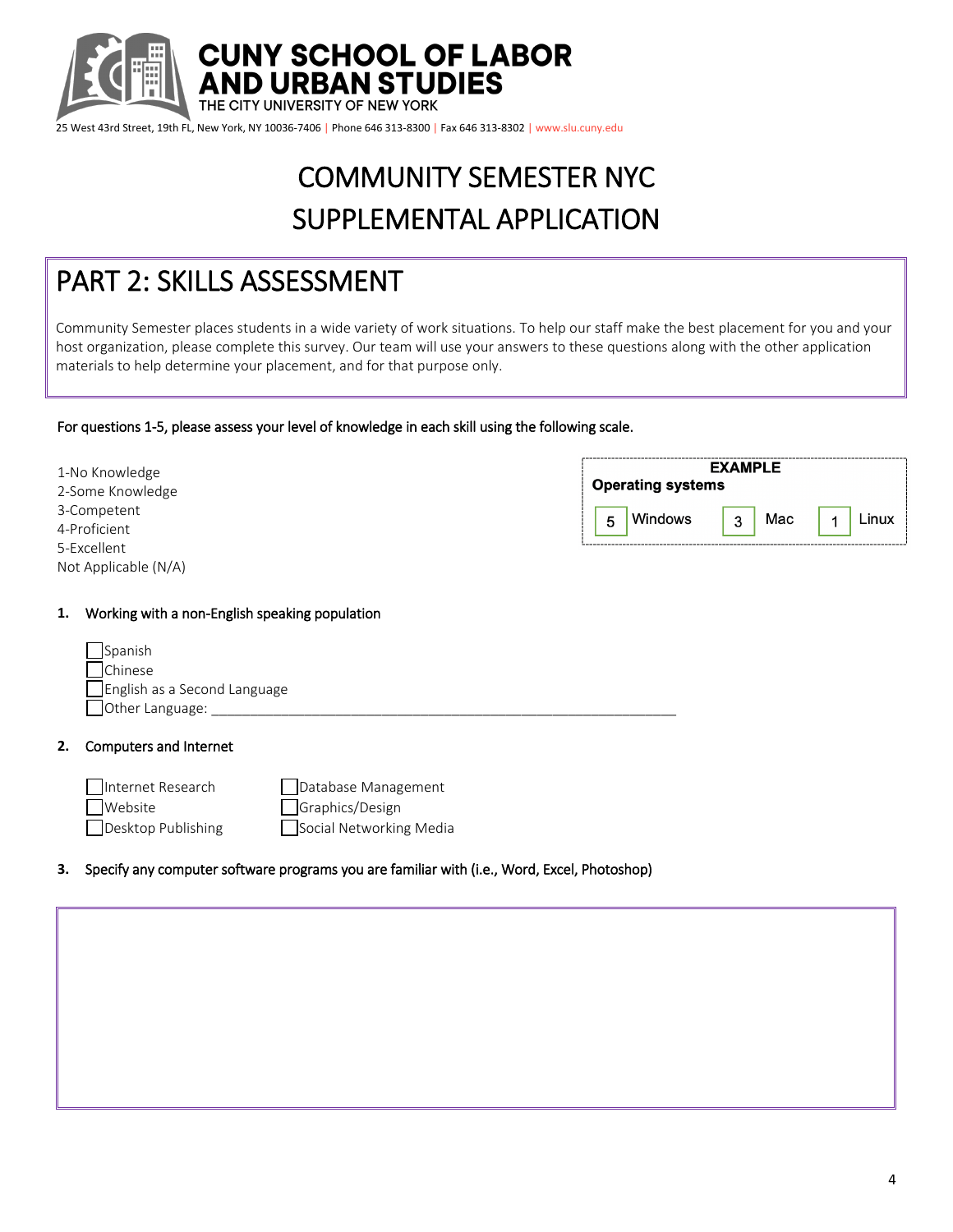

**CUNY SCHOOL OF LABOR<br>AND URBAN STUDIES** 

THE CITY UNIVERSITY OF NEW YORK

25 West 43rd Street, 19th FL, New York, NY 10036-7406 | Phone 646 313-8300 | Fax 646 313-8302 | www.slu.cuny.edu

#### **4.** Communication and Research Skills

| $\vert$ Teaching   | <b>Interviewing</b> |
|--------------------|---------------------|
| Public Speaking    | Journalism          |
| $\Box$ Video       | $\Box$ Photography  |
| □ Creative Writing |                     |

#### **5.** Briefly elaborate on your level of communication and research skills below.

| 6. | <b>Campaign Activities</b>                                    |                                                                         |
|----|---------------------------------------------------------------|-------------------------------------------------------------------------|
|    | Campaign Volunteer<br>Designing Flyers<br>Organizing Meetings | Voter Registration<br>Door-to-Door Canvassing<br>Phone Banking          |
| 7. |                                                               | Briefly elaborate on the campaign activities you participated in below. |

**8.** Please use the space below to highlight any talents or skills you possess that were not addressed above.

|  | ,我们也不能会有什么。""我们,我们也不能会有什么?""我们,我们也不能会有什么?""我们,我们也不能会有什么?""我们,我们也不能会有什么?""我们,我们也不 |  |
|--|----------------------------------------------------------------------------------|--|
|  |                                                                                  |  |
|  |                                                                                  |  |
|  |                                                                                  |  |
|  |                                                                                  |  |
|  |                                                                                  |  |
|  |                                                                                  |  |
|  |                                                                                  |  |

## **9.** Please rank your level of interest in the topics listed below.

| 1-Least interested<br>2-Somewhat interested<br>3-Interested<br>4-Very interested<br>5-Extremely interested |                  |                  |                             |
|------------------------------------------------------------------------------------------------------------|------------------|------------------|-----------------------------|
| Research                                                                                                   | Member Education | Public Policy    | <b>Community Organizing</b> |
| Union Organizing                                                                                           | Writing          | Political Action | Communications/Media/PR     |
| Other (please specify):                                                                                    |                  |                  |                             |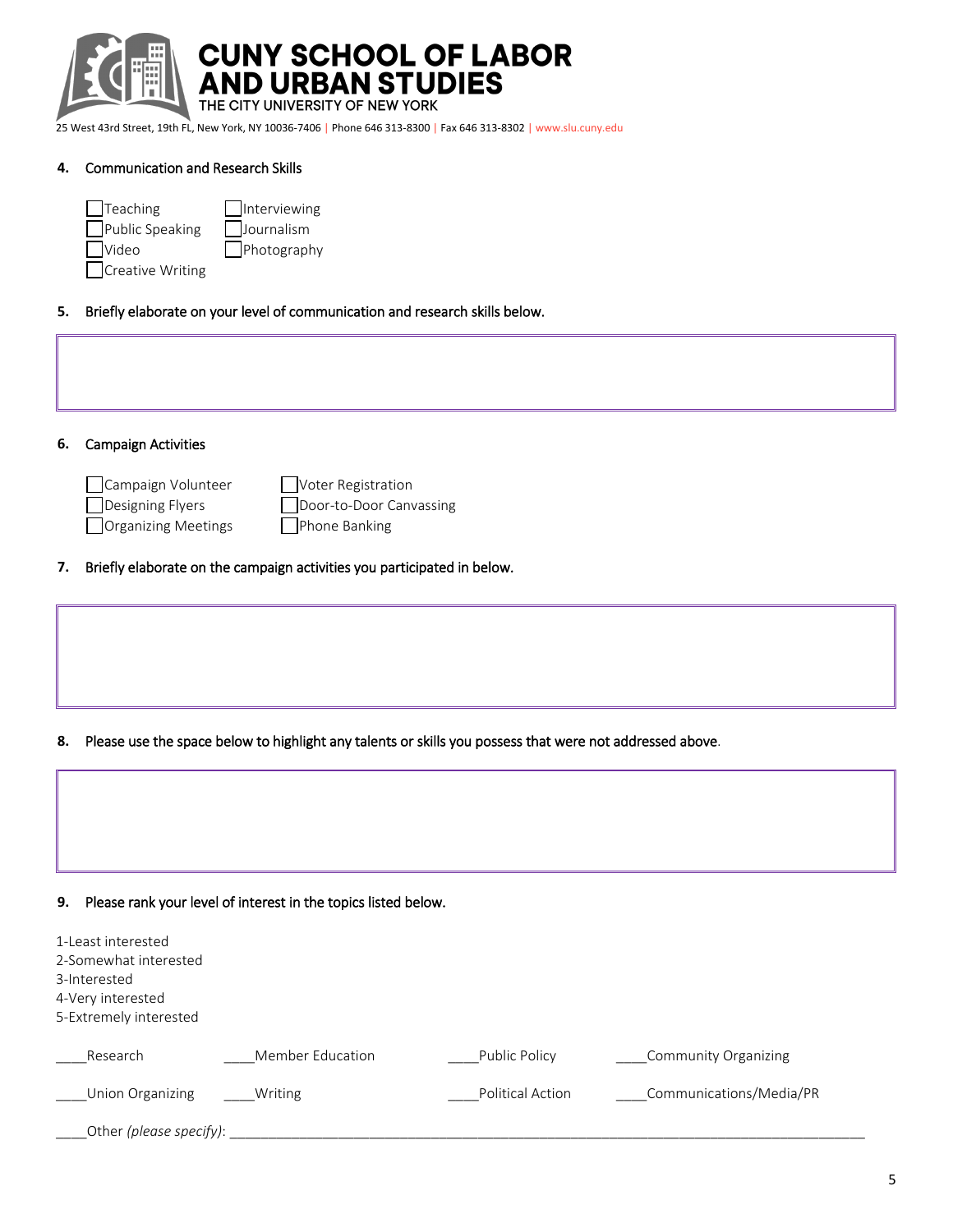

# COMMUNITY SEMESTER NYC SUPPLEMENTAL APPLICATION

## PART 3: COMMUNITY SEMESTER QUESTIONNAIRE

Please answer the following four questions. We want to get to know you and the contributions you would make to the Community Semester program, your host organization, and the School of Labor and Urban Studies. Your answers to these questions should be no less than one paragraph and no more than three paragraphs each.

1. Describe a major issue impacting your community. Include your own thoughts about how you would address that problem or issue.

2. Identify three professional skills you would like to develop if enrolled in the Community Semester Program.

3. Please list any volunteer or fieldwork experiences you have had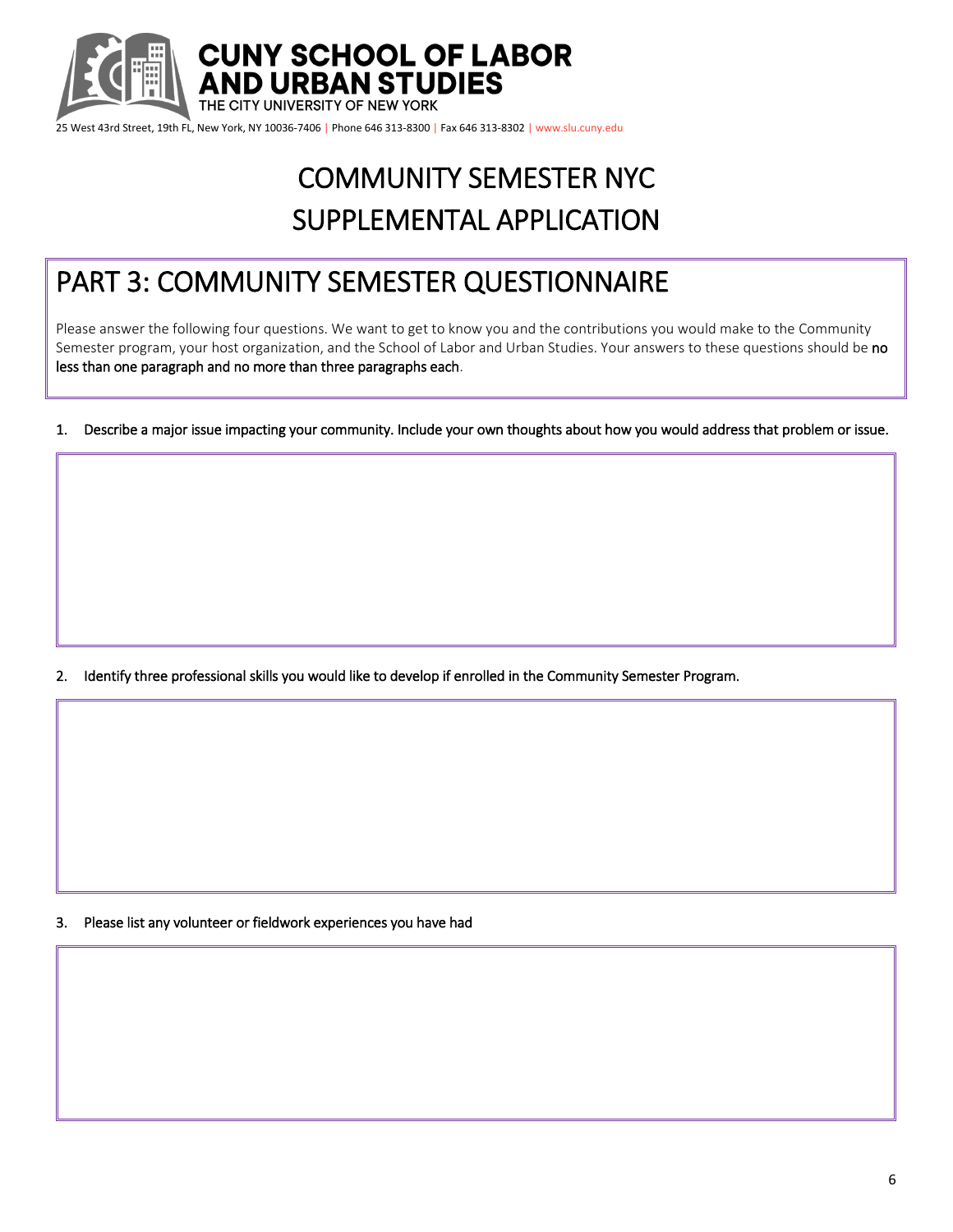

**CUNY SCHOOL OF LABOR AND URBAN STUDIES** 

THE CITY UNIVERSITY OF NEW YORK

25 West 43rd Street, 19th FL, New York, NY 10036-7406 | Phone 646 313-8300 | Fax 646 313-8302 | www.slu.cuny.edu

4. Describe, in detail, your work style. What are your work patterns as a student? As a co-worker? And as a teammate? What unique contributions do you think you could make to the community-based organization where you will intern?

5. In almost every internship there will be challenges. These challenges can be related to interpersonal relationships, time management, language or communication, work quality, expectations, etc. Other challenges might be related to balancing work, studies, family, and other obligations while maintaining your commitment to the program. Describe the most significant challenge you think you might face at your internship and in the program and three strategies you might use to overcome that challenge.